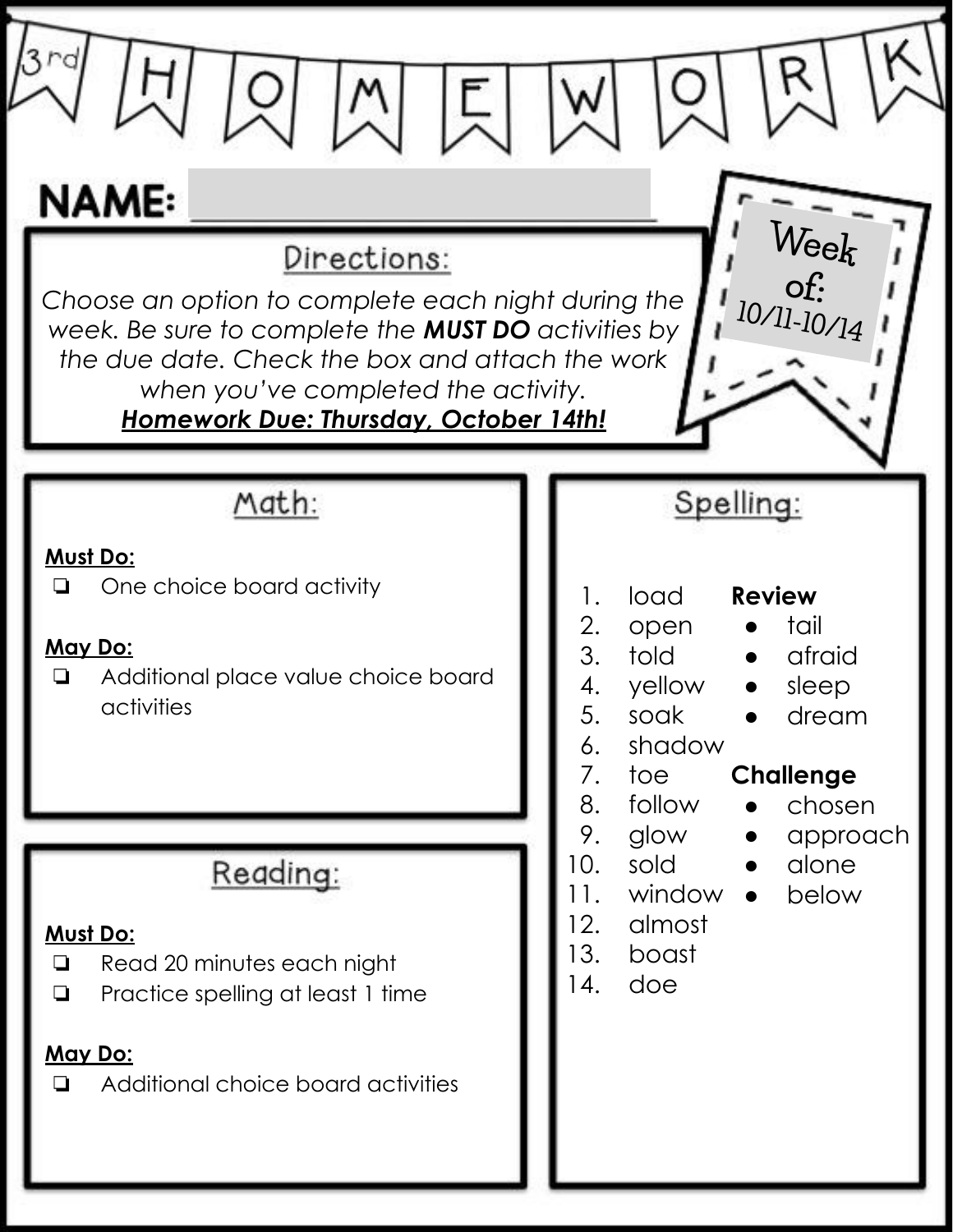|                                                                                                                                                                                                                                                                    | MATH - Addition                                                                                                                                                                                                        | Date:                                                                                    |
|--------------------------------------------------------------------------------------------------------------------------------------------------------------------------------------------------------------------------------------------------------------------|------------------------------------------------------------------------------------------------------------------------------------------------------------------------------------------------------------------------|------------------------------------------------------------------------------------------|
|                                                                                                                                                                                                                                                                    | $\mathbf{C}$                                                                                                                                                                                                           |                                                                                          |
| Directions: choose an activity from the menu. Once<br>you complete the activity, color in the box and<br>attach the work to the back of the packet. Mrs.<br>Balinbin would love to see your work!                                                                  |                                                                                                                                                                                                                        |                                                                                          |
| Challenge: can you get 3 in a row (a tic-tac-toe or<br>BINGO) with your activities this week?                                                                                                                                                                      |                                                                                                                                                                                                                        |                                                                                          |
| Using the number<br>7 6 2 9 and 3<br>What is the largest number<br>you could create? What is<br>the smallest number you<br>could create?<br>Can you add them<br>together?                                                                                          | Jasmine had 11 friends<br>over at her house. Every<br>time the doorbell rang, 2<br>more friends arrived. The<br>doorbell rang 3 times.<br>How many friends did<br>Jasmine have over? Is<br>your answer even or<br>odd? | 4-digit Addition with<br>Regrouping<br>(pages attached)                                  |
| Challenge:<br>Can you create 2<br>5-digit numbers and<br>find the sum?                                                                                                                                                                                             | Estimate Sums: Secret<br>Code<br>(pages attached)                                                                                                                                                                      | Oops! Wendy made<br>a mistake! Can you fix<br>the mistake?<br>4,739<br>$+3,682$<br>7,311 |
| At a book sale, Emily buys 4<br>books and Paul buys 8<br>books. Genie buys 6 books.<br>Show an addition property<br>to find how many books<br>Emily, Paul, and Genie buy<br>all together. Write the total<br>number of books and the<br>addition property you use. | Have your sibling or<br>parent write you 4<br>addition (or<br>subtraction!)<br>problems.<br>-Estimate the sum<br>-Then find the exact<br>sum!                                                                          | Write an addition<br>problem using 3 or 4<br>digit numbers. Solve.<br>Repeat 3 times.    |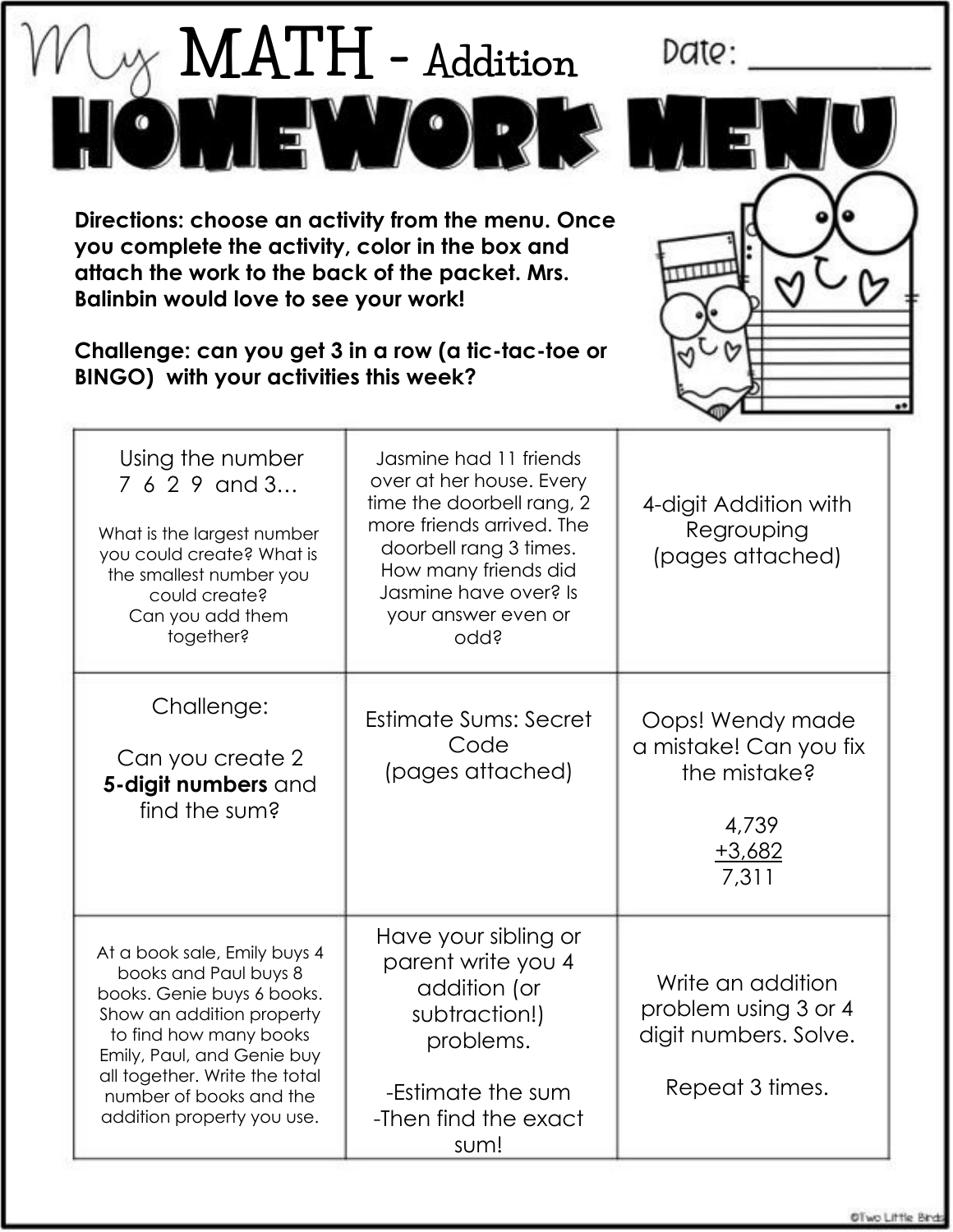Name:

Date:

## Estimate Sums : Secret Code

Estimate by rounding to the nearest ten, then solve and find the corresponding number to match your answer!

| 1. 11 + 9 = ___   | 10. 73 + 68 =    |
|-------------------|------------------|
| 2. 44 + 8 =____   | 11. 558 + 18 =   |
| 3. 55 + 21 =      | 12. $623 + 38 =$ |
| 4. 5 + 6 = ____   | 13. 302 + 39 =   |
| 5. $32 + 109 =$   | $14.29 + 55 =$   |
| 6. $124 + 28 =$   | 15. 263 + 21 =   |
| 7. $189 + 31 =$   | $16.98 + 52 =$   |
| 8. 321 + 15 = ___ | $17. 197 + 24 =$ |
| 9. $102 + 42 =$   |                  |

 $\frac{1}{1}$   $\frac{1}{2}$   $\frac{1}{3}$   $\frac{1}{4}$   $\frac{1}{5}$   $\frac{1}{6}$   $\frac{1}{7}$   $\frac{1}{8}$   $\frac{1}{9}$   $\frac{1}{10}$   $\frac{1}{11}$   $\frac{1}{12}$   $\frac{1}{13}$ 

 $\frac{1}{14}$   $\frac{1}{15}$   $\frac{1}{16}$   $\frac{1}{17}$ 

|  |  |  |  |  |  |  | $a \quad b \quad c \quad d \quad e \quad f \quad g \quad h \quad i \quad j \quad k \quad 1 \quad m \quad n \quad o \quad p \quad q \quad r \quad s \quad t \quad u \quad v \quad w \quad x \quad y \quad z \quad$ |  |  |  |  |  |  |
|--|--|--|--|--|--|--|-------------------------------------------------------------------------------------------------------------------------------------------------------------------------------------------------------------------|--|--|--|--|--|--|
|  |  |  |  |  |  |  |                                                                                                                                                                                                                   |  |  |  |  |  |  |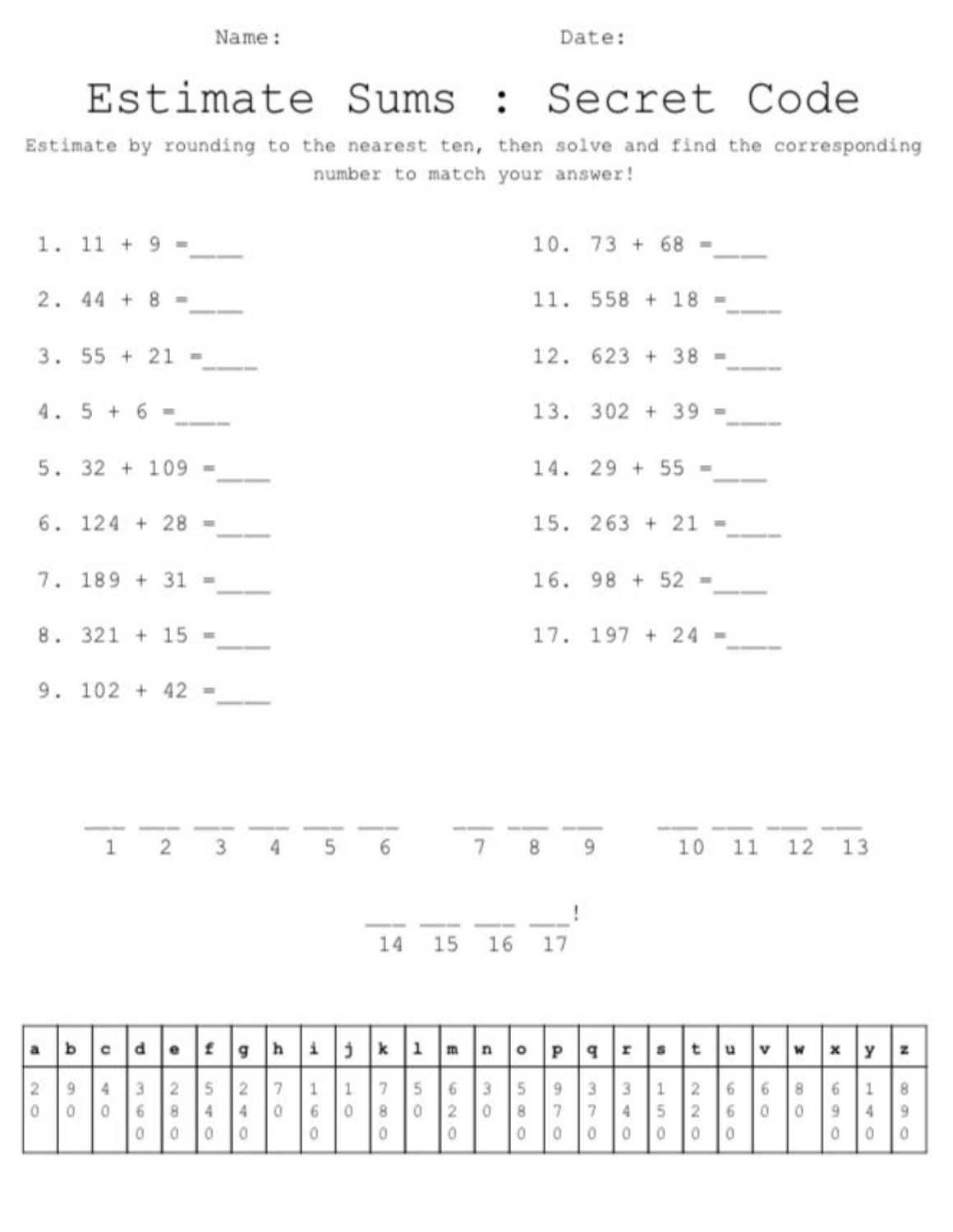## Name:

4-Digit Addition<br>With Regrouping

| 1325    | 1543    | 2436    |         |
|---------|---------|---------|---------|
| $+1487$ | $+2478$ | +3265   |         |
| 2157    | 3273    | 1237    |         |
| $+1674$ | $+2738$ | +4396   |         |
| 3136    | 2539    | 4216    | 1435    |
| $+2394$ | $+2166$ | $+2168$ | $+2159$ |
| 5237    | 3215    | 1647    | 1046    |
| $+1367$ | +2587   | $+2173$ | +3459   |
| 4173    | 2427    | 5263    | 3427    |
| $+1356$ | +3274   | $+2347$ | $+2534$ |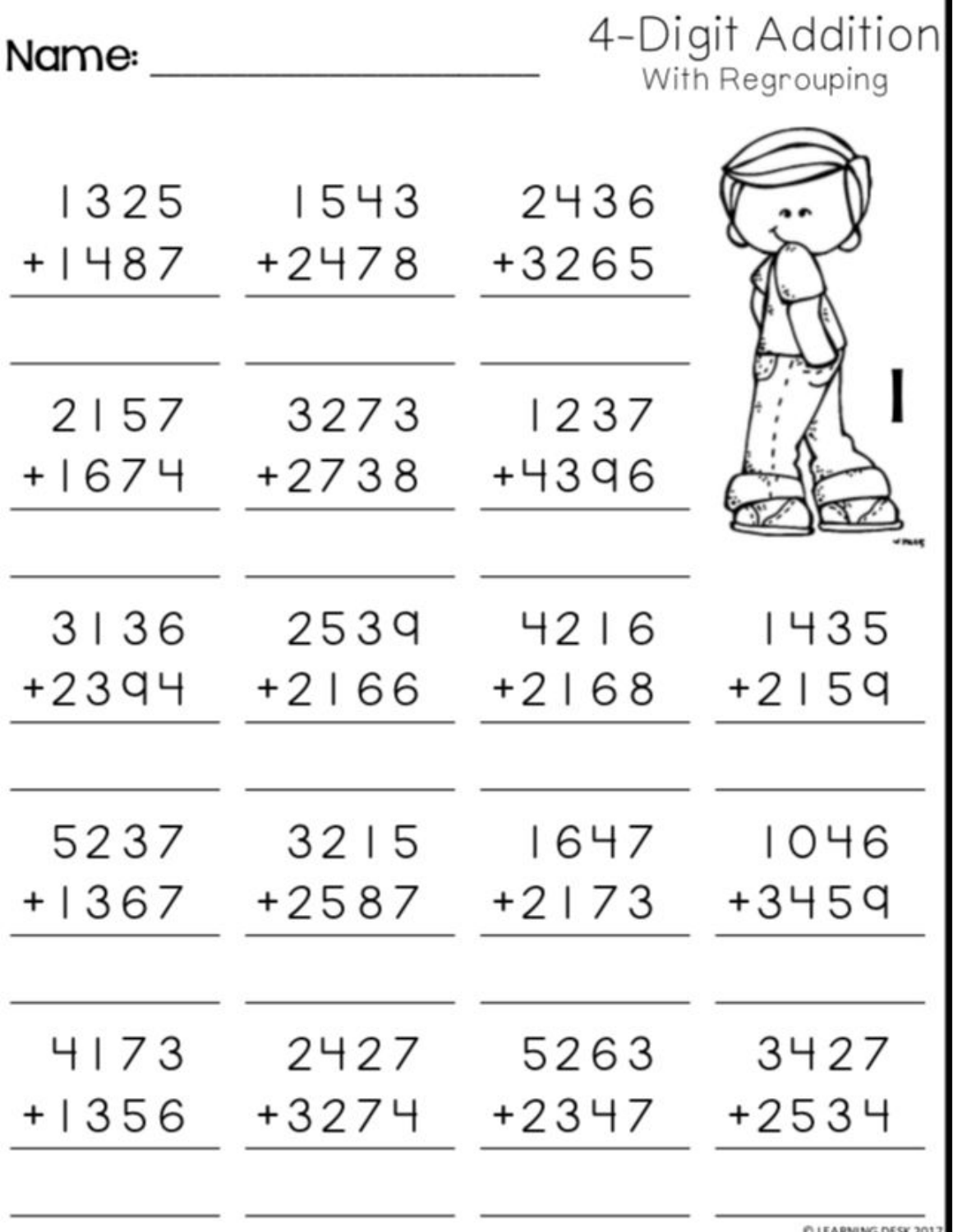| READING<br>Directions: choose an activity from the menu. Once<br>you complete the activity, color in the box and<br>attach the work to the back of the packet. Mrs.<br><b>Balinbin would love to see your work!</b><br>Challenge: can you get 3 in a row (a tic-tac-toe or<br>BINGO) with your activities this week? | $\bullet$                                                                                                                                | Date:                                                                                                                                                                |
|----------------------------------------------------------------------------------------------------------------------------------------------------------------------------------------------------------------------------------------------------------------------------------------------------------------------|------------------------------------------------------------------------------------------------------------------------------------------|----------------------------------------------------------------------------------------------------------------------------------------------------------------------|
| Write a story is first<br>person.<br>Hint: First person is<br>when the narrator is<br>part of the story. We<br>use words like "I",<br>"we", and "me".                                                                                                                                                                | Read a book to a<br>sibling or an animal.<br>Write a summary of<br>the story you read.<br>Did your sibling or<br>animal like the story!? | Write a story using as<br>many spelling words<br>as you can. Underline<br>each of your spelling<br>words.<br>Bonus: Draw a picture<br>to match your story!           |
| Use a computer to<br>type each spelling<br>word at least 1 time.<br>Bonus: use different<br>colors, fonts, or size for<br>your words!                                                                                                                                                                                | Read 20 minutes                                                                                                                          | Read a story of your<br>choice. List all the text<br>features you can find<br>Ex: bold letters, titles,<br>interesting<br>punctuation, speech<br>bubbles, maps, etc. |
| Write 4 simple sentences.<br><b>Then</b> , add see if you can<br>combine them to create<br>a compound sentence!<br>The dog is hungry. The<br>cat is thirsty. $\rightarrow$ The dog<br>is hungry and the cat is<br>thirsty.                                                                                           | <b>Inference Game</b><br>Describe something<br>using 3 clues. See if a<br>family member can<br>guess what it is based<br>on your clues!  | How many words can<br>you list with the prefix re-<br>or pre-?<br>Use 3 in a sentence.                                                                               |